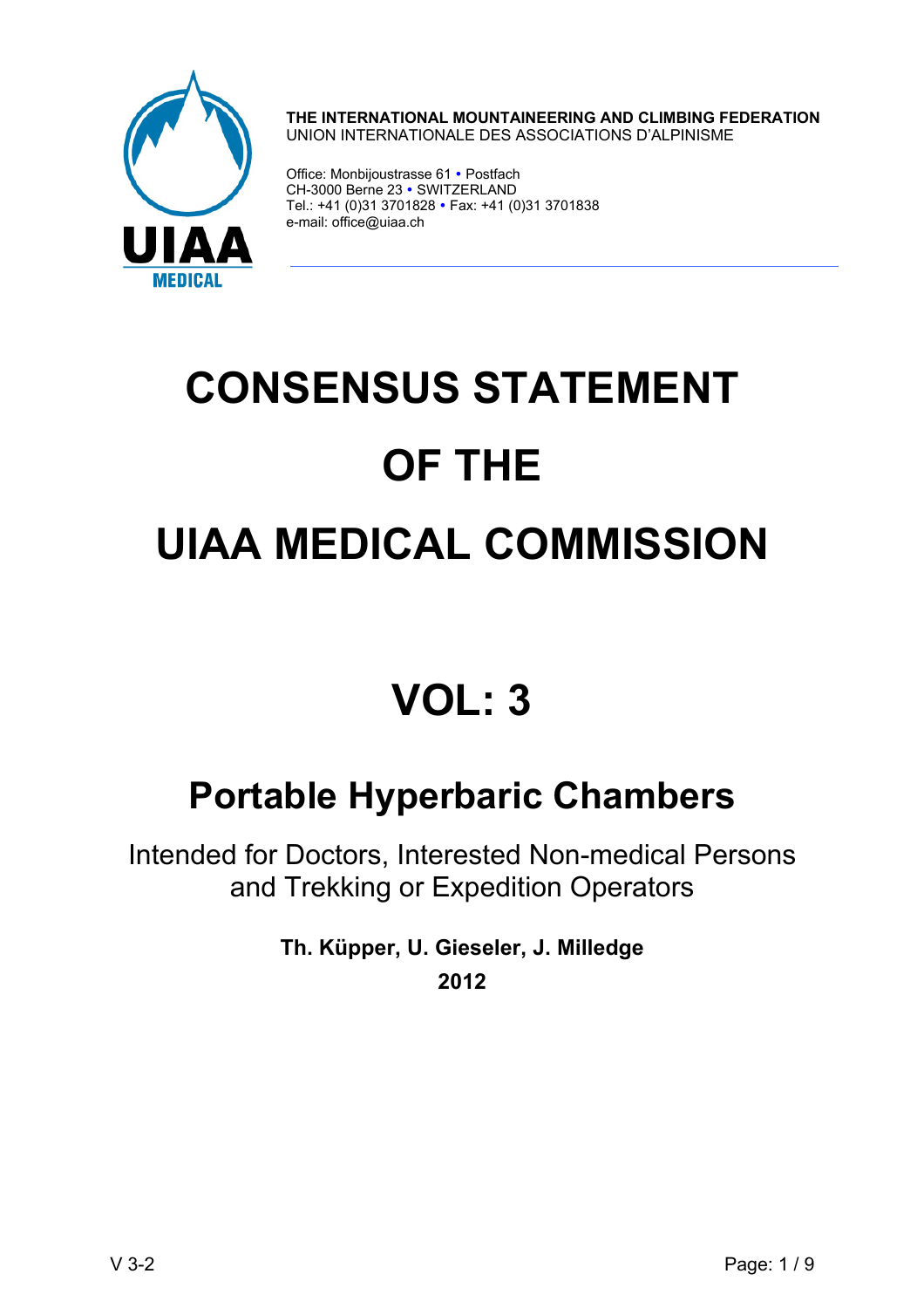#### **Content**

| $\overline{2}$  | Principles and Safety Management Concerning High Altitude Diseases 2 |  |
|-----------------|----------------------------------------------------------------------|--|
| 3 <sup>7</sup>  |                                                                      |  |
| $4\overline{ }$ |                                                                      |  |
| 5 <sup>5</sup>  |                                                                      |  |
| 6               |                                                                      |  |
|                 |                                                                      |  |
|                 |                                                                      |  |

#### **1 Introduction**

Portable hyperbaric chambers are designed as lightweight equipment to be used for emergency treatment of severe cases of acute mountain sickness (AMS), high altitude pulmonary oedema (HAPE), and high altitude cerebral oedema (HACE). The devices must be inflated or pressurized by hand or foot pumps. The mechanism of action is a rapid pressurization of the patient (increase of oxygen pressure) which simulates a descent of about 1500 to 2500 m.

#### **2 Principles and Safety Management Concerning High Altitude Diseases**

- Prevention of altitude diseases is the "Gold Standard"!
	- o Prevention is better than the best treatment!
	- o Plan sensible altitude profiles giving adequate acclimatization!
- Hyperbaric chambers should not be used in cases of mild AMS for either prevention or treatment.
	- $\circ$  If a bag has to be used stay another day at the respective altitude to acclimatize properly! Pressurized bags are NOT designed to treat mild symptoms of AMS or to facilitate continued ascent just to proceed the next day without adequate acclimatisation.
- There is no doubt, that hyperbaric chambers relieve symptoms of severe altitude diseases (AMS, HAPE, HACE)
	- o But hyperbaric bag treatment only gives relief, buying valuable time.
		- Use that time to retreat from altitude.
		- **The patient should never retreat unaccompanied.**
		- **During retreat take the chamber with you in the case of rebound**
		- To avoid rebound symptoms in severe cases the patient should not walk – not even for a short distance – unless it is totally impossible to avoid the patient walking for the vital descent. He / she should be as exertion-free as possible.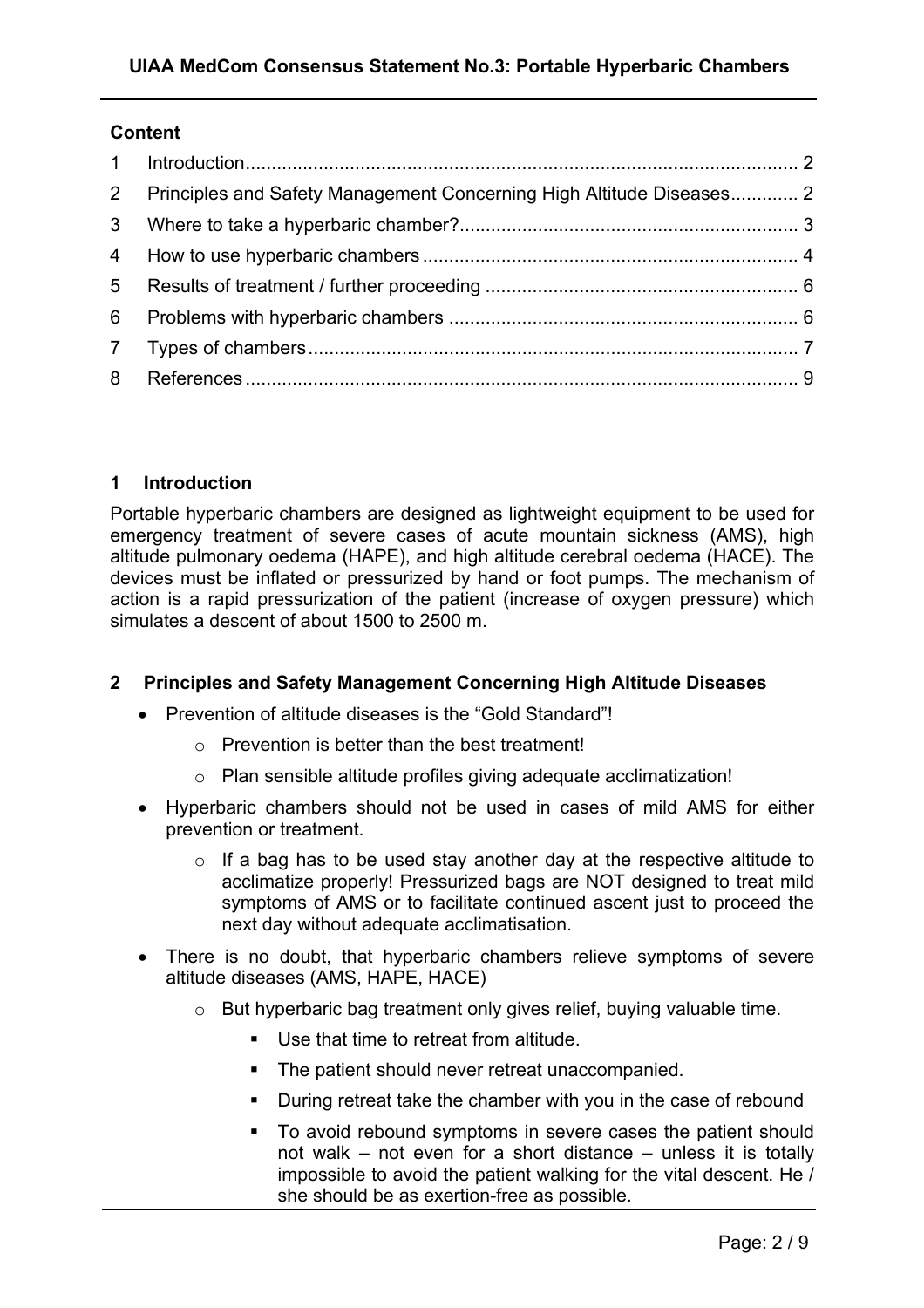- o Bag use is a procedure for emergency treatment only.
	- It is not a substitute for descent or evacuation to lower altitude.
- The strategy in case of severe altitude disease should be as follows:
	- 1. Descent or evacuation to lower altitude, at least to the altitude where the patient felt well before.
		- Try to descend for at least 300-500m
	- 2. Oxygen / drugs should only be used to buy time for the vital descent (for details see {Kupper, 2008 #4094}).
	- 3. Hyperbaric chamber (must be combined with 1. & 2., see also UIAA MedCom Consensus Paper No.2 "Emergency field management of AMS, HAPE, and HACE" [1])
- Preconditions of the personnel using the chamber:
	- o Only trained persons should use the chamber! Severe complications (e.g. severe hypercapnia, eardrum rupture etc.) have been reported after use by untrained persons.
	- o A chamber demonstration exercise, followed by all group members performing this exercise under experienced supervision, should be undertaken before ascent.
	- o Handling a hyperbaric chamber is very strenuous, especially at high altitude. Therefore the practical upper limit for its use is about about 7000 m. Above this, treatment with oxygen and drugs may be preferred whilst descending.

#### **3 Where to take a hyperbaric chamber?**

- There is no data that supports the belief that a hyperbaric chamber must be carried by all organised trekking or expedition companies. There are no laws which requiring chambers, and nor is there any related litigation to date. A careful ascent profile is more important!
	- o If the trekking companies follow proper acclimatization profiles such chambers are unnecessary for nearly all trekking routes and many expeditions [2], [3].
- A portable hyperbaric chamber should be specifically considered when visiting a high altitude area without a quick and easy possibility of descent to lower regions such as a high altitude valley where descent is impossible without initial ascent...
	- o It should be considered, for instance, for camps situated in a saddle or valley at high altitude, where a descent is impossible without an ascent.
	- $\circ$  If a chamber is to be taken, normally its position is best at the highest camp for two main reasons:
		- 1. The incidence of altitude induced health problems is more likely there, and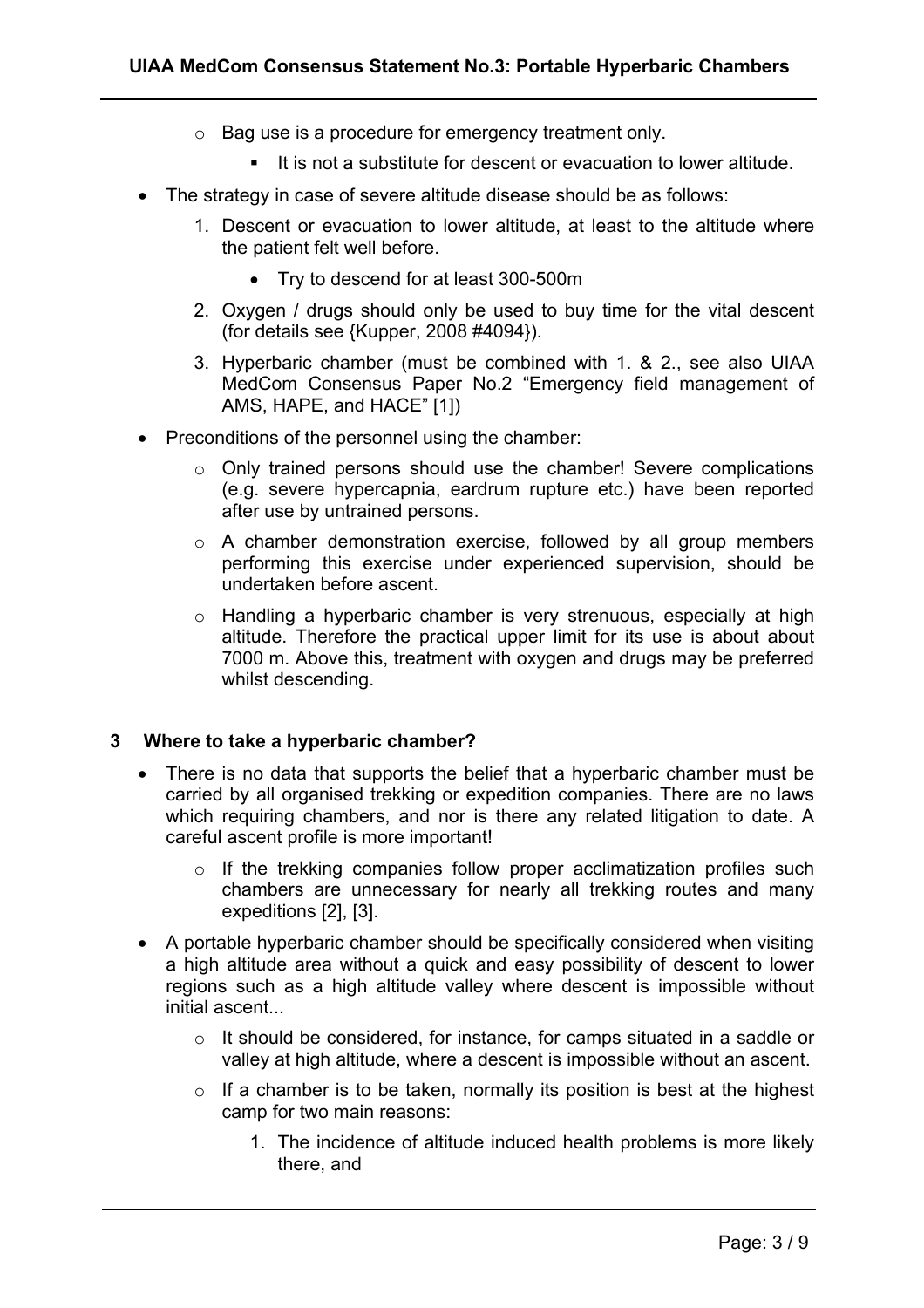2. Transporting a chamber down to a lower camp is much easier and quicker than ascending with the chamber to a high altitude camp. This decision is influenced by many other factors and must be integrated into the expedition's safety management.

#### **4 How to use hyperbaric chambers**

- Hyperbaric chamber treatment should be performed as follows:
	- o Combine with drug therapy (dexamethasone for severe AMS / HACE, nifedipine slow release for HAPE)
	- $\circ$  Check the patient's ability to pressurize (pop) his / hers ears before entering the chamber! ENT problems are common at altitude. Inflate slowly and check whether the patient pressurizes (pops) their ears (if not: slow down!).
		- If the patient reports ear problems use decongestant spray (eg) Xylometazoline) before entering the bag, wait 5 –10 min until the onset of the spray's effectiveness takes place, and take the spray into the bag.
	- o Patients should urinate or defecate before entering the chamber (if necessary).
	- o Position patient in chamber so they can see you and you can see the patient's pulse oximeter and altimeter (if applicable and available).
	- o Pressurize for 60 to 120 minutes. After 120 minutes no further improvement can be expected. For pressurization pump the bag until the pop-off valve hisses.
		- There is no upper limit for the duration of chamber therapy. Normally symptoms of AMS will not further ameliorate after two hours, but in a survival situation a patient may stay pressurized until evacuation is possible.
		- Although there are no data observations indicate that a longer therapy may be of advantage when the patient suffers from HAPE or HACE.
	- o Always take care to pump additional air into the pressurized chamber (about 40 *l/min, rsp. pump 8 – 12 times / min)*! This does not only provide constant pressure but also maintains high oxygen and low carbon dioxide partial pressure and avoid  $CO<sub>2</sub>$  intoxication.
	- $\circ$  Survey the patient's SaO<sub>2</sub> with pulse oximeter (if available). The device should be visible through the bag's window.
	- $\circ$  HAPE patients may not be able to tolerate lying down in a flat body position. Use the terrain to support their body at an angle of about 30° with their head uphill.
	- o In severe cases additional oxygen breathing inside the chamber at a flow- rate of  $4 - 6$  I/min from a bottle inside the bag and applied via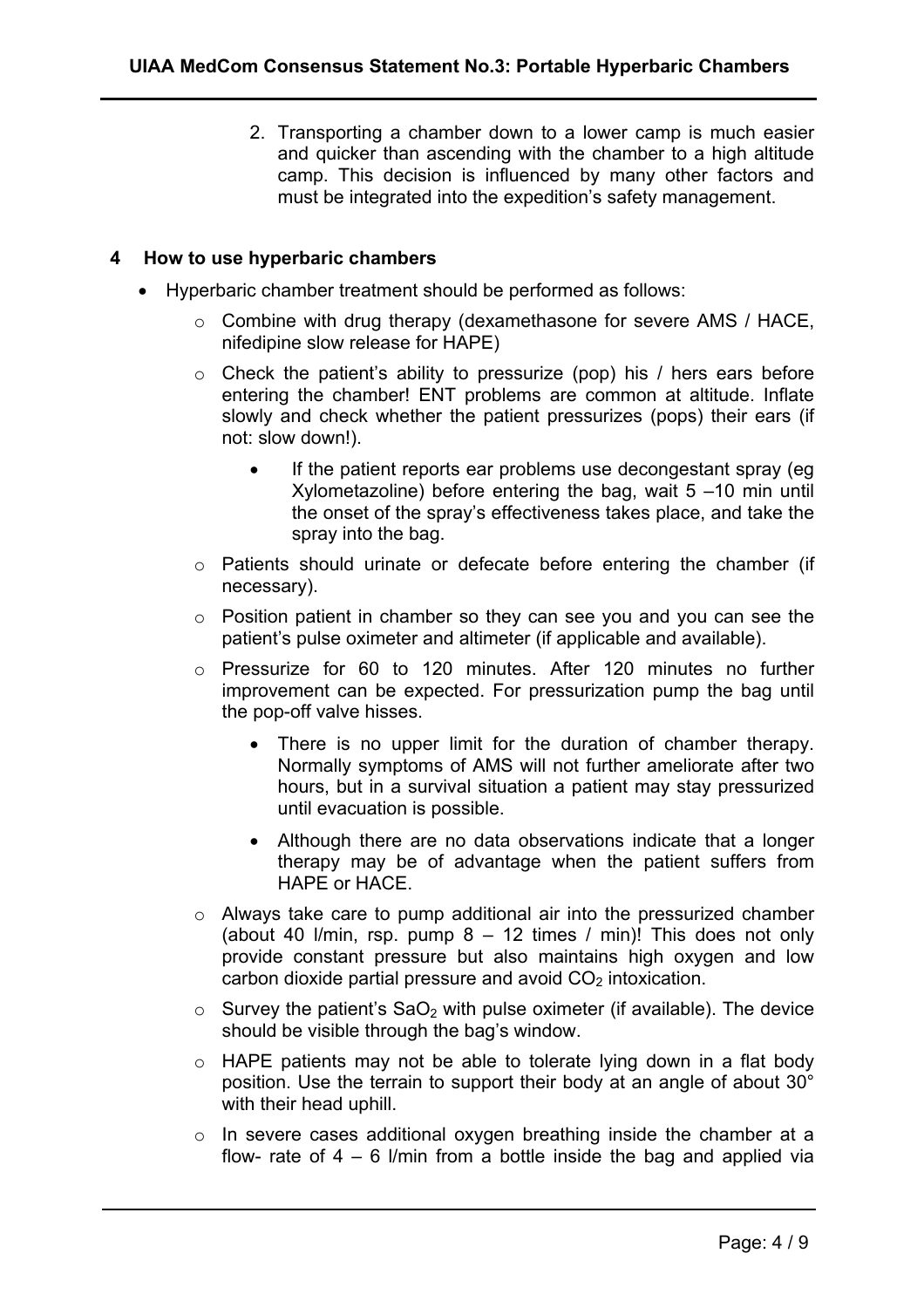mask may further improve the symptoms (within the chamber this causes no danger of fire or explosion).

- o If symptoms are reduced after 60 to 120 minutes, try to descend. Take the hyperbaric chamber with you for an additional chamber session in case the symptoms should worsen again!
	- There are experiences from numerous cases although no systematic scientific data – that the amelioration of altitude related symptoms after a therapy in a hyperbaric chamber is limited – if any. However, if descent should be impossible the team therapy in the hypobaric chamber should be continued if this is possible by the team (exhaustive work at high altitude!)
- o If symptoms are not reduced after 120 minutes, complications or additional diagnoses must be considered (thromboembolism, infection, sunstroke, hypothermia, severe dehydration, and others).
- o In case of doubt, treatment with hyperbaric chamber can be tried, because there is no contraindication except that resuscitation is not possible until the patient is removed from the bag.
- o Unconsciousness is not a contraindication if the body position is appropriate (recovery position).
- $\circ$  If the patient reports pressure or pain inside the ears while deflating the chamber, slow down immediately. If the patient cannot equalize the pressure, decrease the chamber's pressure by about 25% and then ask the patient to "pop" his ears.
- Therapy with descent, oxygen and drugs is always preferred, especially in the case of an unconscious patient where monitoring the patient in the bag will be difficult..
	- o **Note:** The amount of oxygen available is limited whereas the use of the hyperbaric chamber is only limited by the human power to pressurize and to ventilate it!
- Ensure a comfortable temperature!
	- o Always insulate the chamber from ground, cold or frozen surfaces! In cold environment the patient must be insulated from cold inside the chamber by sleeping bag or clothes.
	- o Do not use down clothes to insulate the patient inside the chamber. Because of the high humidity inside the bag. Fleece material is preferable.
	- o Avoid direct sunlight or provide shade! Direct sunlight may significantly heat the chamber to very uncomfortable levels.
- If the chamber suddenly deflates by accident, the patient should avoid breath holding and exhale hard.
- It will always be psychologically stressful for a patient in a bag. Always keep in contact with the patient! The patient should know always what is happening around or with him or her.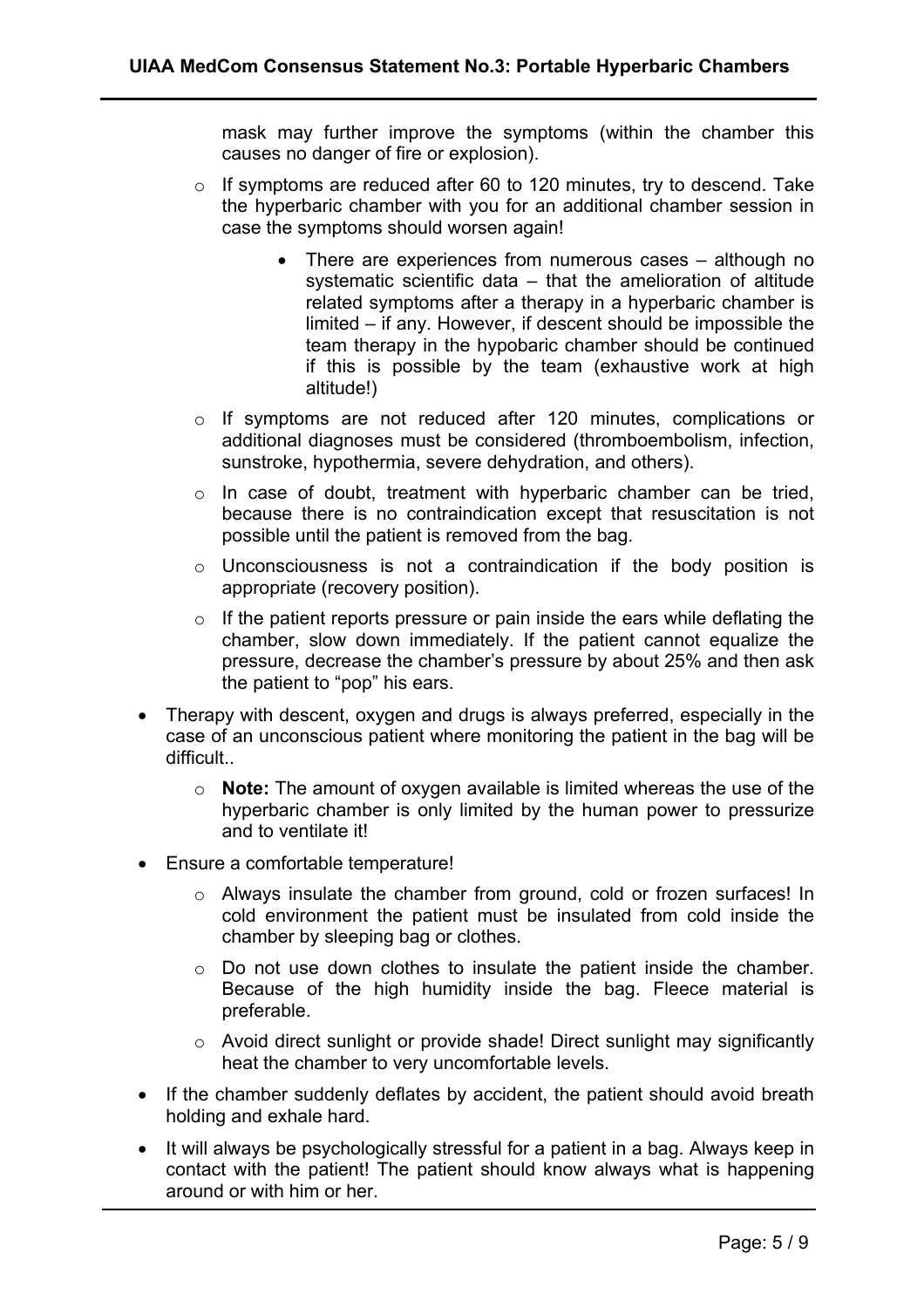• Ensure an adequate supply of fresh air. Do not use the bag inside closed tents, especially if stoves or fuel fired lamps are in use.

#### **5 Results of treatment / further proceeding**

- Controlled and uncontrolled studies show a rapid and in most cases a decrease of symptoms which lasts for some hours.
- However, when staying at altitude, most patients will suffer from a rebound, in most cases within 12 hours.
- To date, there is a lack of controlled studies of hyperbaric bags in severe cases of HAPE or HACE, but field results show good results even with severe cases.
- After some days of complete recovery a very cautious re-ascent may be tried (e.g. [4]).
	- o Take care for perfect acclimatization. The altitude profile should be more "defensive" than it was before.
	- o Monitor any symptom of altitude disease and descent immediately to the last altitude where you felt completely well if symptoms should arise.
	- o Never re-ascent while taking any drugs which may mask symptoms of altitude disease, especially dexamethasone
		- Acetazolamide may be used with caution in such a situation
	- o **Note:** if there should be any doubt about the health status do not ascent again! Return home and contact a physician who is trained in altitude medicine for further advice.

#### **6 Problems with hyperbaric chambers**

- $\bullet$  CO<sub>2</sub>-intoxication may result from low airflow
	- $\circ$  Ensure adequate ventilation of the chamber (>40 l/min, see above)!
- AMS / HACE: nausea and vomiting inside the bag.
	- $\circ$  Take a plastic bag inside the chamber
	- o Anti-emetic drugs may be used before entering the chamber
- HAPE: patients may not tolerate flat position.
	- $\circ$  Use the terrain to put the upper body in elevated position
- Anxiety / claustrophobia
	- $\circ$  Keep in permanent visible and auditable contact with the patient
	- $\circ$  Place the bag and the patient in a position that the patient can look outside at any time and in a comfortable position.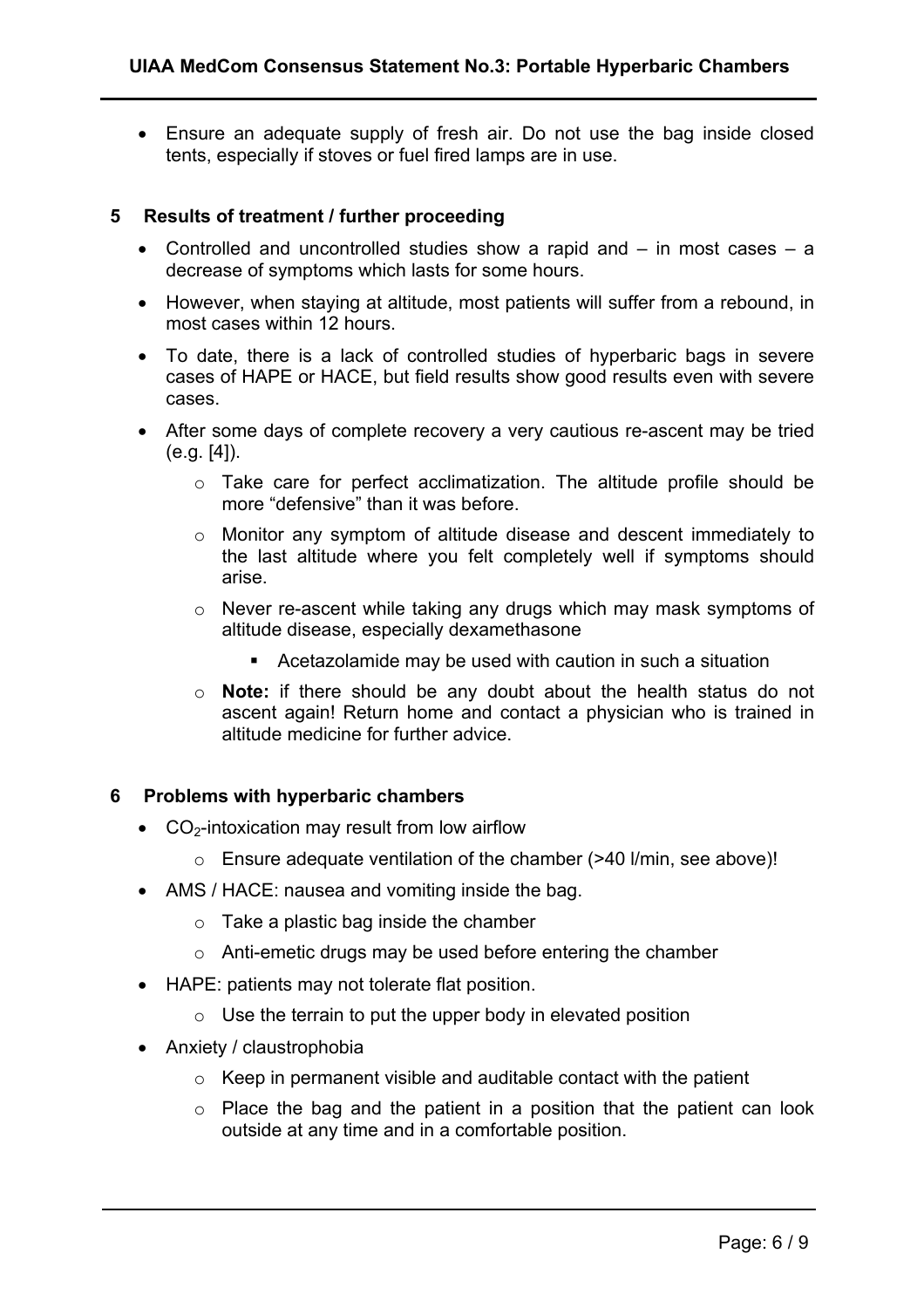- $\circ$  Try to explain him / her that the situation may be psychologically uncomfortable for a while, but altitude disease may be life threatening. This means: the chamber is the better option.
- Pumping requires a considerable effort at altitude to maintain pressure and airflow.
- Leakage of the zipper, valves, or the bag itself
	- $\circ$  Carry the chamber with care and handle it properly.
	- $\circ$  Test the bag before every trip
	- $\circ$  Take duct/gaffer tape for repairs

#### **7 Types of chambers**

- GAMOW Bag
	- $\circ$  Cylindrical shaped, 2.5 x 0.6 m
	- $\circ$  Inflation / ventilation by foot pump
	- $\circ$  12 pump strokes / min required to maintain pressure (+104 mmHg / +139 mbar) and to avoid  $CO<sub>2</sub>$  intoxication
	- o Weight: 6.5 kg
	- o Not easy to enter for a severely ill patient.
	- o For details about costs etc. see www.chinookmed.com
- CERTEC Bag
	- $\circ$  Conical shaped, 2.2 x 0.65 m
	- $\circ$  Inflation / ventilation by hand pump
	- $\circ$  8 pump strokes / min required to maintain pressure (+165 mmHg / +220 mbar) and to avoid  $CO<sub>2</sub>$  intoxication
	- o Weight: 4.8 kg
	- $\circ$  Of all constructions this is the easiest to enter by a severe ill patient
	- o For details about costs etc. see www.certec.eu.com
- Portable Altitude Chamber (PAC)
	- o Mummy shape, otherwise (pressure / pumping) comparable to GAMOW bag (no pressure gauge).
	- o Weight (incl. pump etc.) 8 kg
	- o Entering the bag may be difficult for a non-cooperative patient.
	- o For details about costs etc. see www.trecsafe.com.au
- TAR helmet (not yet available, but may be an alternative in future)
	- o Small lightweight device (complete system less than 1 kg, pump included), under development (prototypes successfully tested).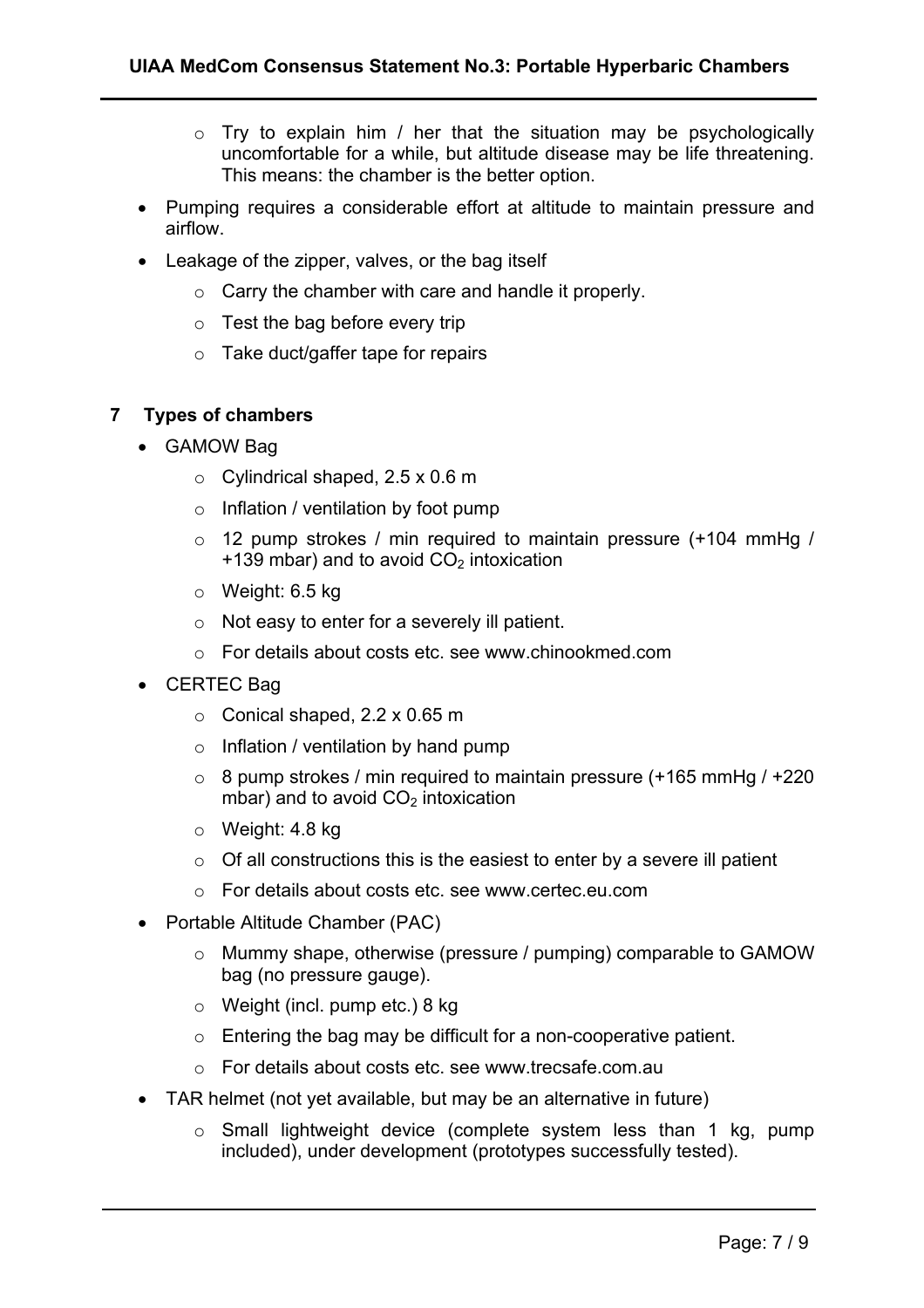o Since there are not yet sufficient data available (pressure, flow etc.), UIAA MedCom decided to wait before including a statement about the system.